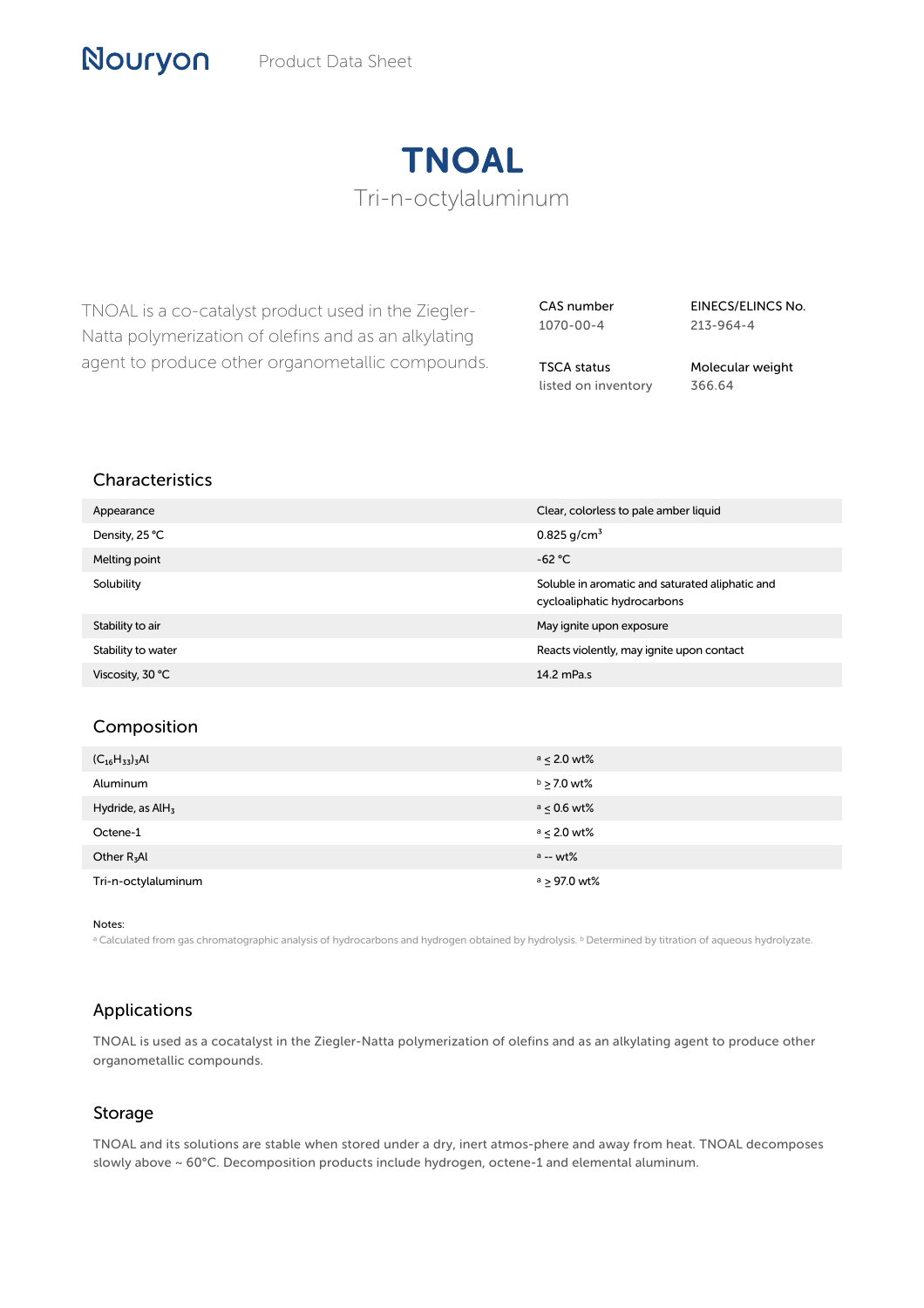## Packaging and transport

TNOAL and its solutions are available worldwide in cylinders and portable tanks. In North America only, TNOAL is also available in tank trailers and rail cars. Containers are fabricated from carbon steel and are equipped with dip tubes for top discharge and all connections are located in the vapor space. Both packaging and transport meet the international regulations.

# Safety and handling

TNOAL may ignite upon exposure to air and reacts violently with water. TNOAL and its solutions must be handled under a dry, inert atmosphere, e. g. nitrogen or argon. Water must be scrupulously removed from process equipment prior to putting it into metal alkyls service. Products of complete combustion of TNOAL and its solutions are aluminum oxide, carbon dioxide and water. TNOAL causes burns to the skin and eyes. It is imperative that proper personal protective equipment be worn when handling TNOAL. Please refer to the Safety Data Sheet (SDS) for further information on the safe storage, use and handling of TNOAL. This information should be thoroughly reviewed prior to acceptance of this product. The SDS is available at nouryon.com/sds-search.

#### Additional information

Availability: TIBAL is a commercial product available as the neat pyrophoric liquid and as pyrophoric and non-pyrophoric solutions in a variety of hydrocarbon solvents. Consult your Nouryon representative for further information.